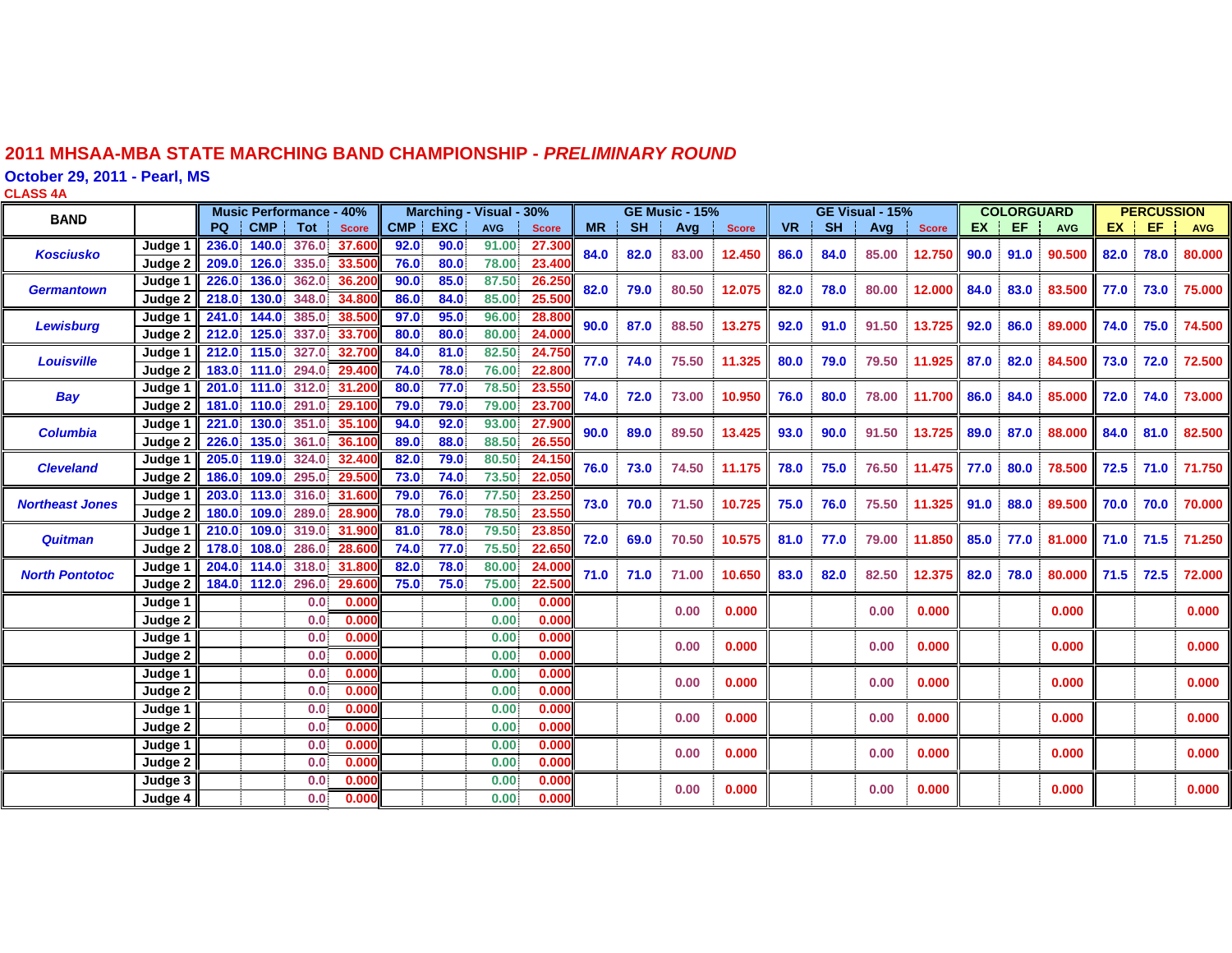## **2011 MHSAA-MBA STATE MARCHING BAND CHAMPIONSHIP - PRELIMINARY ROUND**

## **October 29, 2011 - Pearl, MS**

|  |  |  |  | SCORING SUMMARY |  |  |  |  |
|--|--|--|--|-----------------|--|--|--|--|
|--|--|--|--|-----------------|--|--|--|--|

| <b>BAND</b>            |               | <b>MUSIC</b>   | <b>VISUAL</b> |         |              | <b>GENERAL EFFECT</b> |  |
|------------------------|---------------|----------------|---------------|---------|--------------|-----------------------|--|
|                        | <b>JUDGE1</b> | <b>JUDGE 2</b> | <b>JUDGE1</b> | Judge 2 | <b>MUSIC</b> | <b>VISUAL</b>         |  |
| Kosciusko              | 37,600        | 33.500         | 27,300        | 23.400  | 12.450       | 12.750                |  |
| <b>Germantown</b>      | 36.200        | 34.800         | 26.250        | 25.500  | 12.075       | 12.000                |  |
| Lewisburg              | 38.500        | 33.700         | 28.800        | 24.000  | 13.275       | 13.725                |  |
| Louisville             | 32.700        | 29.400         | 24.750        | 22.800  | 11.325       | 11.925                |  |
| Bay                    | 31.200        | 29.100         | 23.550        | 23.700  | 10.950       | 11.700                |  |
| Columbia               | 35.100        | 36.100         | 27.900        | 26.550  | 13.425       | 13.725                |  |
| <b>Cleveland</b>       | 32,400        | 29.500         | 24.150        | 22.050  | 11.175       | 11.475                |  |
| <b>Northeast Jones</b> | 31.600        | 28.900         | 23.250        | 23.550  | 10.725       | 11.325                |  |
| Quitman                | 31.900        | 28.600         | 23.850        | 22.650  | 10.575       | 11.850                |  |
| <b>North Pontotoc</b>  | 31.800        | 29.600         | 24.000        | 22,500  | 10.650       | 12.375                |  |
|                        |               |                |               |         |              |                       |  |
|                        |               |                |               |         |              |                       |  |
|                        |               |                |               |         |              |                       |  |
|                        |               |                |               |         |              |                       |  |
|                        |               |                |               |         |              |                       |  |
|                        |               |                |               |         |              |                       |  |



#### **FINAL RESULTS**

| <b>BAND</b>            | <b>MUSIC</b>   |                | <b>VISUAL</b>  |                | <b>GEN EFFECT</b> |                         |              |                  | <b>COLOR GUARD</b> | <b>PERCUSSION</b> |              |                |              |                |
|------------------------|----------------|----------------|----------------|----------------|-------------------|-------------------------|--------------|------------------|--------------------|-------------------|--------------|----------------|--------------|----------------|
|                        | <b>AVERAGE</b> | <b>RK</b>      | <b>AVERAGE</b> | <b>RK</b>      | <b>TOTAL</b>      | <b>RK</b>               | <b>TOTAL</b> | <b>PENALTIES</b> | <b>FINAL SCORE</b> | <b>RANK</b>       | <b>SCORE</b> | <b>RANK</b>    | <b>SCORE</b> | <b>RANK</b>    |
| Kosciusko              | 35.550         | 3 <sup>5</sup> | 25.350         | 4              | 25.200            | 3                       | 86.100       |                  | 86.100             | 3                 | 90.500       | 1.             | 80.000       | $\mathbf{2}$   |
| <b>Germantown</b>      | 35.500         | 4              | 25.875         | $\mathbf{3}$   | 24.075            | 4                       | 85.450       |                  | 85.450             | 4                 | 83.500       | $\overline{7}$ | 75.000       | 3 <sup>1</sup> |
| Lewisburg              | 36.100         |                | 26.400         | $\overline{2}$ | 27.000            | $\mathbf{2}$            | 89.500       |                  | 89.500             | 2 <sub>2</sub>    | 89.000       | 3              | 74.500       | 4              |
| Louisville             | 31.050         | 5 <sup>5</sup> | 23.775         | 5              | 23.250            | 5 <sup>5</sup>          | 78.075       |                  | 78.075             | 5 <sub>5</sub>    | 84.500       | $6\phantom{1}$ | 72.500       | $6\phantom{a}$ |
| Bay                    | 30.150         | 10             | 23.625         | 6              | 22.650            | $\overline{\mathbf{z}}$ | 76.425       |                  | 76.425             | 8                 | 85.000       | 5              | 73.000       | 5 <sup>5</sup> |
| Columbia               | 35.600         | 2 <sup>1</sup> | 27.225         |                | 27.150            |                         | 89.975       |                  | 89.975             |                   | 88.000       | 4              | 82.500       | $\blacksquare$ |
| <b>Cleveland</b>       | 30.950         | 6              | 23.100         | 10             | 22.650            | $\overline{7}$          | 76.700       |                  | 76.700             | 7                 | 78.500       | 10             | 71.750       | 8              |
| <b>Northeast Jones</b> | 30.250         | 8              | 23.400         | $\overline{7}$ | 22.050            | 10                      | 75.700       |                  | 75.700             | 10                | 89.500       | 2 <sup>1</sup> | 70.000       | 10             |
| Quitman                | 30.250         | 8              | 23.250         | 8              | 22.425            | 9                       | 75.925       |                  | 75.925             | 9                 | 81.000       | 8              | 71.250       | 9              |
| <b>North Pontotoc</b>  | 30.700         | $\overline{7}$ | 23.250         | 8              | 23.025            | 6                       | 76.975       |                  | 76.975             | 6                 | 80.000       | 9              | 72.000       | $\overline{7}$ |
|                        |                |                |                |                |                   |                         |              |                  |                    |                   |              |                |              |                |
|                        |                |                |                |                |                   |                         |              |                  |                    |                   |              |                |              |                |
|                        |                |                |                |                |                   |                         |              |                  |                    |                   |              |                |              |                |
|                        |                |                |                |                |                   |                         |              |                  |                    |                   |              |                |              |                |